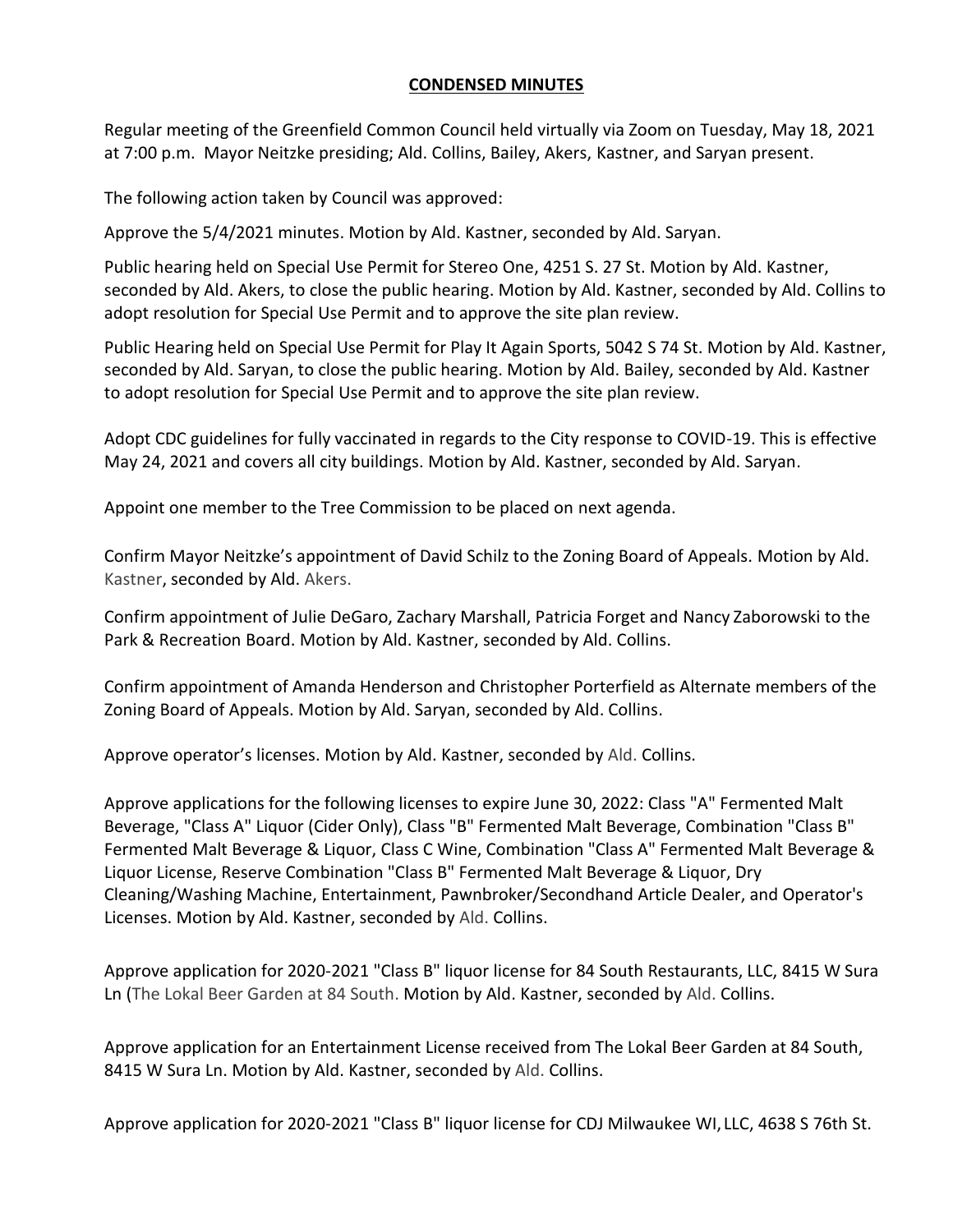Motion by Ald. Kastner, seconded by Ald. Collins.

Approve a change of agent from Raymond Konkol to Scott Podd for the 2020-2021 "Class B" liquor license held by Ray's Butcher Shoppe, 4640 W Loomis Rd (Ray's Butcher Shoppe, Inc). Motion by Ald. Kastner, seconded by Ald. Collins.

Approve a Temporary Class "B" Retailer's License (beer) for House of Harley Shovelhead Reunion Party, 6221 W. Layton Ave., on June 25, 2021 from 4:00p.m. until 7:00 p.m. Motion by Ald. Kastner, seconded by Ald. Collins.

Approve referral of claim received from Wal-Mart Real Estate Business Trust to Attorney Siebel. Motion by Ald. Kastner, seconded by Ald. Collins.

Approve a Special Use Review, Site Review and Architectural and Landscaping Plans for Crab du Jour, 4638 S. 76 St. Motion by Ald. Kastner, seconded by Ald. Collins.

Approve, with Planning oversight where needed, a Resolution for a Special Use Review for Crab du Jour, 4638 S. 76 St. Motion by Ald. Kastner, seconded by Ald. Collins to approve, with Planning oversight where needed, site and architectural plans for proposed exterior modifications to La-Z-Boy, 7900 W. Layton Ave. Motion by Ald. Kastner, seconded by Ald. Collins.

Approve, with Planning oversight where needed, a Special Use Review, Site, Landscaping and Architectural Plans for Honey Berry, 4900 S. 76 St. Motion by Ald. Kastner, seconded by Ald. Collins.

Approve, with Planning oversight where needed, site, landscaping and architectural plans for Loomis Office Building, 4300 W. Layton Ave. Motion by Ald. Kastner, seconded by Ald. Collins.

Approve an Outdoor Special Event application for the South 27th Street Business District Job Fair event, 2900 W. Cold Spring Rd., June 5, 2021. Motion by Ald. Kastner, seconded by Ald. Collins.

Approve an Outdoor Special Event application for the Borchardt Annual Father's Day Car Show event, 6101 S. 27 St., June 20, 2021. Motion by Ald. Kastner, seconded by Ald. Collins.

Approve an Outdoor Special Event application for the Our Father's Ev. Lutheran Church Class of 2022 Trip Fundraiser, 6025 S. 27 St., June 20, 2021. Motion by Ald. Kastner, seconded by Ald. Collins.

Approve an Outdoor Special Event application for the Greenfield 4th of July Celebration event, Konkel Park, 5151 W. Layton Ave., July 4,2021. Motion by Ald. Kastner, seconded by Ald. Collins.

Approve an Initial Resolution for the Discontinuance of the S. 43 Street right-of-way commencing at W. Layton Ave. and continuing north for approximately 480 feet. Motion by Ald. Collins, seconded by Ald. Kastner.

Approve Business Associate Agreement between Greenfield Fire-Rescue and Milwaukee Fire